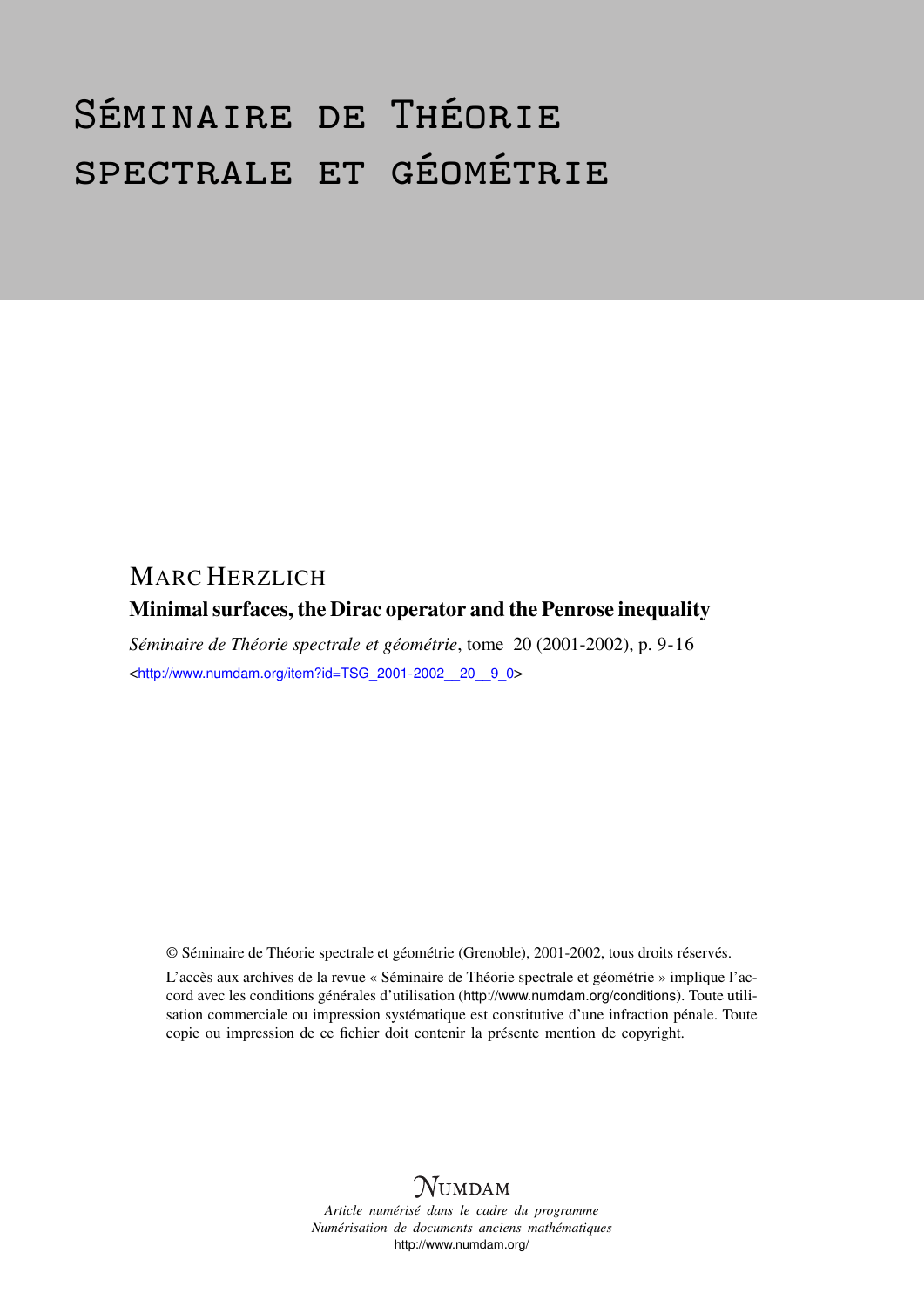Séminaire de théorie spectrale et géométrie GRENOBLE Volume 20 (2002) 9-16

## MINIMAL SURFACES, THE DIRAC OPERATOR AND THE PENROSEINEQUALITY

**Marc HERZLICH**

#### **1. Introduction**

AsymptoticaLIy flat Riemannian manifolds are endowed with a rather intriguing numerical invariant, called the *moss.* It was defined by physicists in General Relativity in the early 60s [1] and is now known as the most important global invariant of these manifolds, as shown by the positive mass theorem proved in most cases by R. Schoen and S.-T. Yau with the help of minimal surfaces [15] and by E. Witten with spinors and the Dirac operator [16] (see also (3,13]). This fundamental resuit states that, if scalar curvature is non-negative, then the mass must also be non-negative and cannot vanish unless the manifold is isometric to euclidean flat space. Obtaining better inequalities generally stands as hard work but R. Penrose [14] conjectured in 1973 that, in dimension 3, the mass *m* of any asymptotically flat manifold of non-negative scalar curvature should satisfy:  $m \geq \frac{1}{4}\sqrt{A/\pi}$ , where A is the area of the *outermost* minimal sphere in M. Moreover, equality case should be achieved if and only if the metric is a standard slice in the exterior Schwarzschild spacetime. Belief in this inequality was at first supported by physical considérations: in the relativistic setting, existence of a minimal surface is seen as strong evidence that the spacetime contains a black hole and the inequality yielded a link between its energy (mass) and its entropy (area).

Penrose's inequabty has been reeently rigorously proved by G. Huisken and T. Ilmanen [11] and independently by H. Bray 14]. However it still raises some interesting questions: first of all, is there any Penrose-type inequality for higher-dimensional asymptotically flat manifolds? In view of the existing proofs of the positive mass theorem, can we find a spinorial proof of the inequality, using Witten's techniques? And a last one: the *outermost*surface is defined as the only (collection of) minimal sphere(s) *S* such that the unbounded part of  $M \setminus S$  does'nt contain any other minimal surface. Folklore examples show that the exact Penrose bound cannot be obtained with *A* replaced by the area of an

*Classification math.* **: 53C21,53C24,58J60, 83C57.**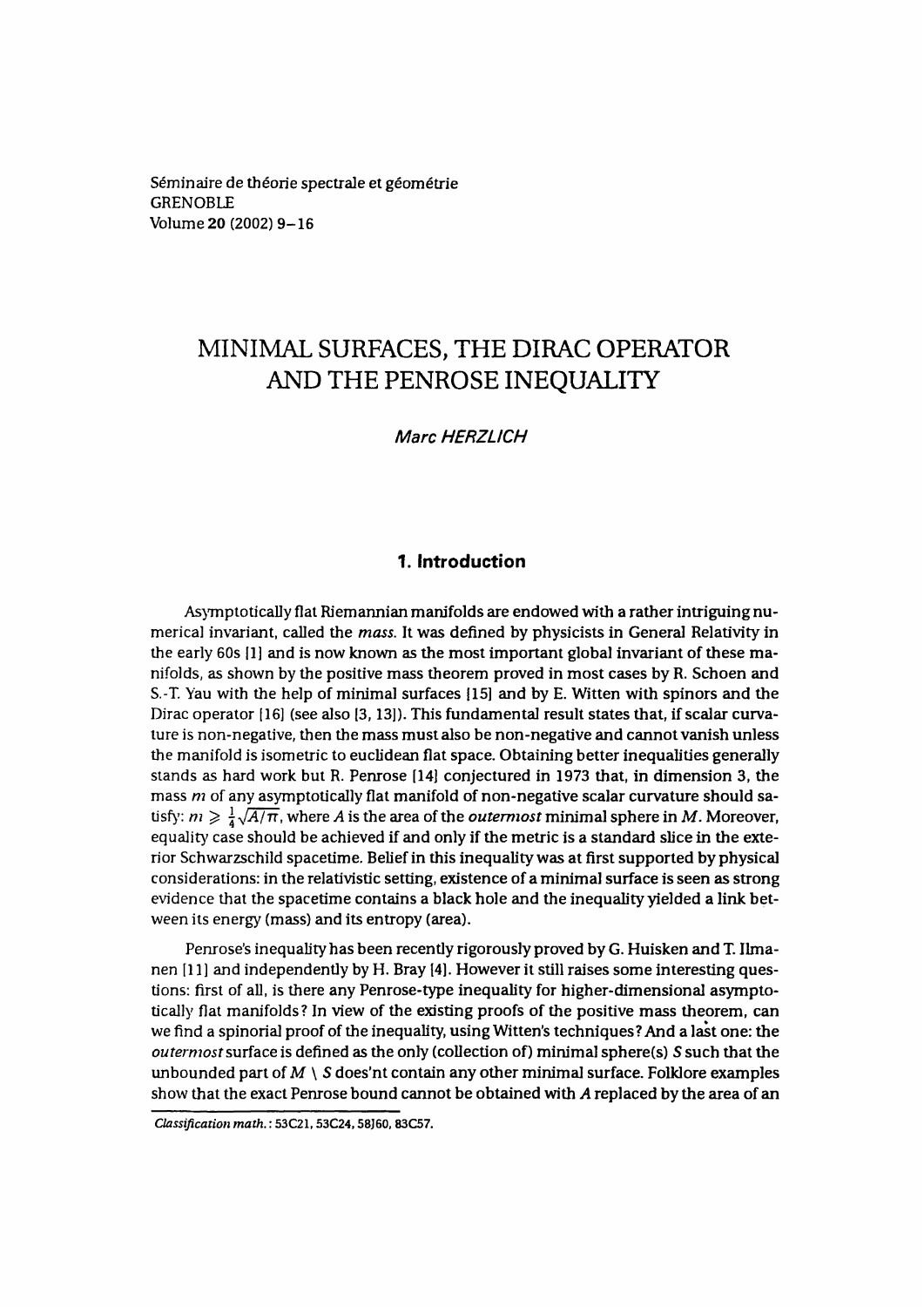#### **10 M.HERZL1CH**

arbitrary minimal sphere: imagine a manifold with one large minimal sphere and another smaller sphere in the exterior region of the first one; such an example can easily be made explicit by using metrics globally conformai to the euclidean space (the relevant positive mass theorem for  $C^{1,1}$  metrics has been proved by H. Bray and F. Finster [5]). Nevertheless, the existence of a minimal sphere is strong evidence that our asymptotically flat manifold is in some sense far away from the euclidean space, since the latter doesn't contain any compact minima] surface. lts mass being positive due to the positive mass theorem, it is reasonable to ask whether we can also find a lower bound on the mass in this setting.

In this note we intend to bring a partial answer, extending a previous work of the author [8]: our result is valid in any dimension  $n \geq 3$ , uses the Dirac operator and spinors and provides a lower estimate by some function-theoretic quantity, area and a conformai invariant known as the *Yamabe number.* Although the minimal hypersurface must satisfy some extra condition (its Yamabe number must be positive), this still covers a very large class of examples, *e.g.* the case of strictly stable minimal hypersurfaces.

Hereafter, we consider a Riemannian asymptotically flat manifold  $(M,g)$ , *i.e.* such that the complement of some compact set is diffeomorphic to the complement of a bail in  $\mathbb{R}^n$  and the difference between the metric and the euclidean metric in this chart behaves like  $r^{-\tau}$ , its first derivatives like  $r^{-\tau-1}$  and its second derivatives like  $r^{-\tau-2}$ , where  $\tau >$   $(n-2)/2.$  If moreover the scalar curvature lives in the Lebesgue space  $L^1$ , then its mass is defined [3] as

$$
m(g) = \lim_{r \to \infty} \frac{1}{16\pi} \int_{S_r} (\partial_i g_{ij} - \partial_j g_{ii}) v^j d \text{ vol}_{S_r}
$$

 $\mathcal{S}_r$  being a coordinate sphere and  $\mathcal{\nu}$  its outer unit normal. If  $M$  has an (inner) compact boundary *dM,* we define

$$
\mathcal{J}(\partial M) = (\text{vol}(\partial M))^{\frac{1}{n-1}} \inf_{f \in C_c^\infty} \frac{\int_M |d f|^2}{\int_{\partial M} f^2}.
$$

The constant  $\mathcal{I}(\partial M)$  is the normalized inverse of the norm of the Sobolev trace injection of  $H^1_{-1}(M)$  (the closure of the space of compactly supported smooth functions on M with respect to the norm  $\vert\vert d\ f\vert\vert_{L^2}$ ) into  $L^2(\partial M).$  It is scale-invariant from normalization and positive from abstract functional analysis. Last, the Yamabe invariant *Y {dM)* of the boundary is the infimum of the quantity

$$
\frac{\int_{\partial M} \text{Scal}^{\gamma} d \text{ vol}_{\gamma}}{\text{vol}_{\gamma}(\partial M)^{(n-3)/(n-1)}}
$$

where *y* varies among all metrics conformai to the metric induced by *g* on the boundary. It is a conformai invariant of the structure induced on the boundary. We can now state:

THEOREM  $1.1.$  - Let  $(M, g)$  be a Riemannian n-dim. asymptotically flat spin mani*fold with non-negative scalar curvature. Suppose M has a compact (inner) boundary dM*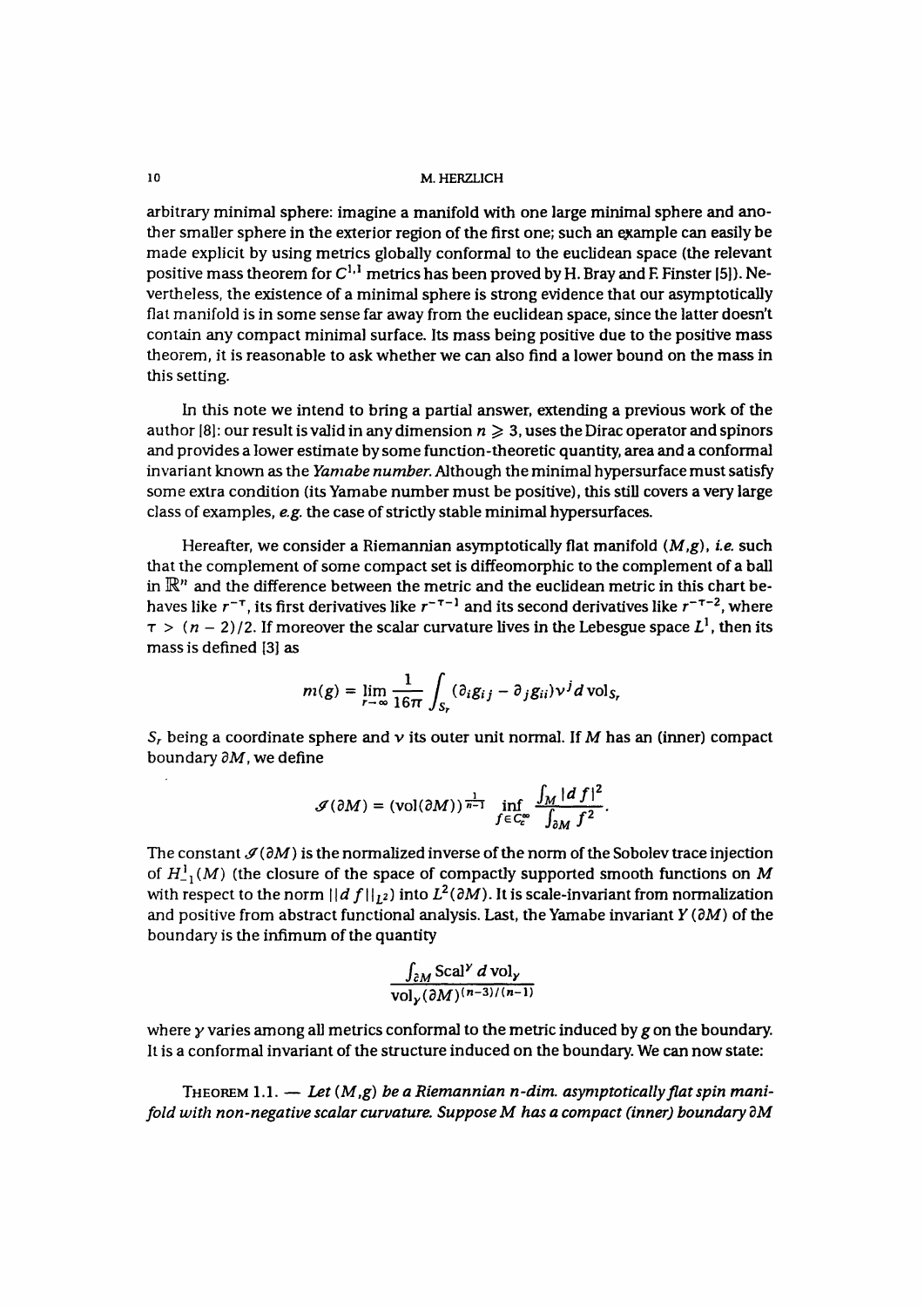*that is minimal and hos positive Yamabe invariant. Then, ifmass m is defined,*

$$
m \geqslant \frac{(n-1)}{4\pi(n-2)} \mathcal{J}(\partial M) \left(1+2\left(\sqrt{\frac{n-2}{n-1}Y(\partial M)}\right)^{-1} \mathcal{J}(\partial M)\right)^{-1} \mathrm{vol}(\partial M)^{\frac{n-2}{n-1}}.
$$

Since the function-theoretic quantity  $\mathcal I$  is scale-invariant and the Yamabe quotient is a conformal invariant, the lower bound we obtain depends on the volume of the boundary only in the vol $(\partial M)^{\frac{n-2}{n-1}}$ -term, as expected from scaling considerations. In dimension 3, this statement reduces to the one proved in (8) because the Yamabe number is a topological invariant due to the Gauss-Bonnet theorem. This latter result was meant as a step towards a full proof of the Penrose inequality, since no such proof was available at that time (be careful our present definition of  $J$  differs from the definition of the quantity called  $\sigma$  in that paper by a  $\sqrt{\pi}$ -term). As in dimension 3, equality case is known in the general setting:

THEOREM 1.2. — *In case of equality above, the Riemannian manifold {M,g) is isometric to the n-dimensional exterior Schwarzschild-slice, of mass m, M =*  $\mathbb{R}^n \setminus B_0(R)$ *with*

$$
R=\left(\frac{4\pi m}{(n-1)\omega_{n-1}}\right)^{\frac{1}{n-2}}\ \ and\ g=\left(1+\left(\frac{R}{r}\right)^{n-2}\right)^{\frac{4}{n-2}}eucl.
$$

#### **2. Proof of the theorem**

The proof of our result mainly elaborates on the proof given in [8]. It relies on three steps: proving a positive mass theorem for a metric with boundary; finding a distinguished scalar flat metric in the conformai class of *g* that plays for it the same role the euclidean metric plays for the Schwarzschild metric and applying to it the positive mass theorem and estimating the différence between the masses. The novelty lies here in the introduction of the Yamabe invariant and in the treatment of the equality case in section 3 below.

PROPOSITION 2.1. — Let  $(M, g)$  be an asymptotically flat spin manifold with non*négative scalar curvature and such that the mean curvature H of the boundary satisfies*

$$
H \leqslant (\text{vol}_{g}(\partial M))^{-\frac{1}{n-1}}\sqrt{\frac{n-1}{n-2}Y(\partial M)}
$$

*then its mass is nonnegative. Ifmass is zero, then it is isometric to the complement of a round bail in the flat euclidean space.*

We shall give only short indications on the proof of this theorem, which uses the spinorial technique introduced by Witten and follows quite closely [8]. If  $\psi$  is any asymptotically constant spinor on  $M$  and harmonic for the Dirac operator (asymptotic to some

 $\bullet$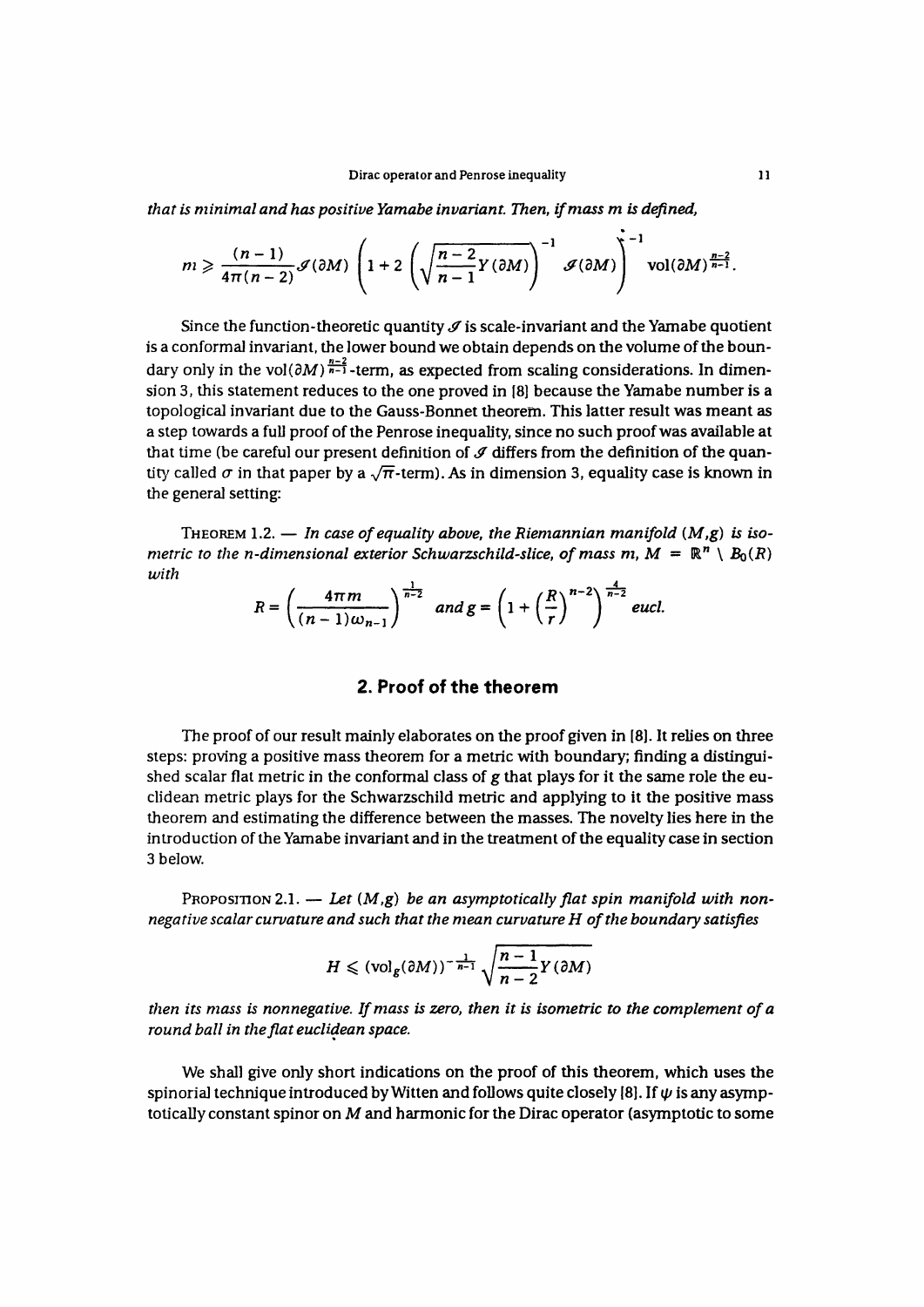constant spinor  $\psi_0$ , say),

$$
4\pi |\psi_0|^2 m = \int_M |\nabla \psi|^2 + \frac{1}{4} \operatorname{Scal}^g |\psi|^2 - \sum_n \int_{\partial M} (\lambda_n + \frac{1}{2} \sin H) |\psi_n|^2,
$$

where  $\lambda_n$  are the eigenvalues of the Dirac operator on the boundary and  $\psi_n$ 's are the components of  $\psi$  relative to the decomposition of the spinor bundle in eigensubbundles on  $\partial M$  . Proving the positive mass theorem then amounts to find a spinor field  $\pmb{\psi}$  , asymptotically constant and harmonie, such that the boundary terms above are non-negative. This can be done by looking for  $\psi$  such that all  $\psi_n$ 's corresponding to positive eigenvalues vanish (this is the Atiyah-Patodi-Singer boundary condition; it is elliptic for the Dirac operator of M [2]). The remaining terms are nonnegative because the first eigenvalue  $\lambda_1$ of the Dirac operator on the boundary satisfies the *Hijazi inequality[9,*10]:

$$
\text{vol}(\partial M)^{\frac{1}{n-1}}|\lambda_1| \geqslant \frac{1}{2}\sqrt{\frac{n-1}{n-2}Y(\partial M)}.
$$

The nonnegativity of the boundary term provides both the existence of the required spinor field (by a Lax-Milgram argument) and the positive mass theorem. The equality case follows from section 3 below and we refer to [8] for more details. •

The construction of the distinguished conformai metric (we shall thereafter dénote it by  $\bar{g} = \Phi^{4/(n-2)}$  where  $\Phi = 1 + u$ ) follows from a calculus of variations procedure: we require *g* to be asymptotically flat and scalar flat, *te.*

$$
\Delta_{g} u + \frac{n-2}{4(n-1)} \operatorname{Scal}^{g}(1+u) = 0, \tag{1}
$$

and the mean curvature  $\tilde{H}$  of its boundary to be constant, equal to  $\left(\mathrm{vol}_{\tilde{g}}(\partial M)\right)^{-n-1}$ relation that any round sphere in the flat space satisfies). This translates as

$$
d\Phi(\nu) = \frac{1}{2} \sqrt{\frac{n-2}{n-1} Y(\partial M)} \left( \int_{\partial M} \Phi^{\frac{2(n-1)}{n-2}} \right)^{-\frac{1}{n-1}} \Phi^{n/(n-2)} .
$$
 (2)

They are the Euler-Lagrange equations associated to the functional  $\mathcal{Q}(f)$  defined as

$$
\frac{1}{2}\int_{M} |df|^{2} + \frac{n-2}{8(n-1)}\int_{M} \text{Scal}^{g}(1+f)^{2} + \frac{1}{4}\sqrt{\frac{n-2}{n-1}\gamma(\partial M)}\left(\int_{\partial M} (1+f)^{\frac{2(n-1)}{n-2}}\right)^{\frac{n-2}{n-1}}
$$

on the weighted Sobolev space  $H_{-1}^1(M) = \{f \in H_{loc}^1, \|df\|_{L^2} + \|\frac{f}{r^*}\|_{L^2} < \infty\}$ , where  $r^*(x) = (1 + d(o,x)^2)^{\frac{1}{2}}$ , o being any fixed base point in M. A minimizer *u* can be found by the usual convergence procedure. It is a solution of the boundary value problem if and only if we can prove that  $1 + u$  is not identically zero on the boundary (as in the classical Yamabe problem, the minimizing sequence can here converge to  $-1$  since the injection of  $H^1_{-1}(M)$  into  $L^q(\partial M)$ ,  $q = \frac{2(n-1)}{n-2}$ , is continuous but not compact). An argument similar to the one given in [8] handles that problem: if  $u$  is identically  $-1$  on the boundary, then for any solution  $h$  in the weighted space of

$$
\Delta h + \frac{n-2}{4(n-1)} \operatorname{Scal}^g h = 0 \text{ on } M, dh(v) = -1 \text{ on } \partial M,
$$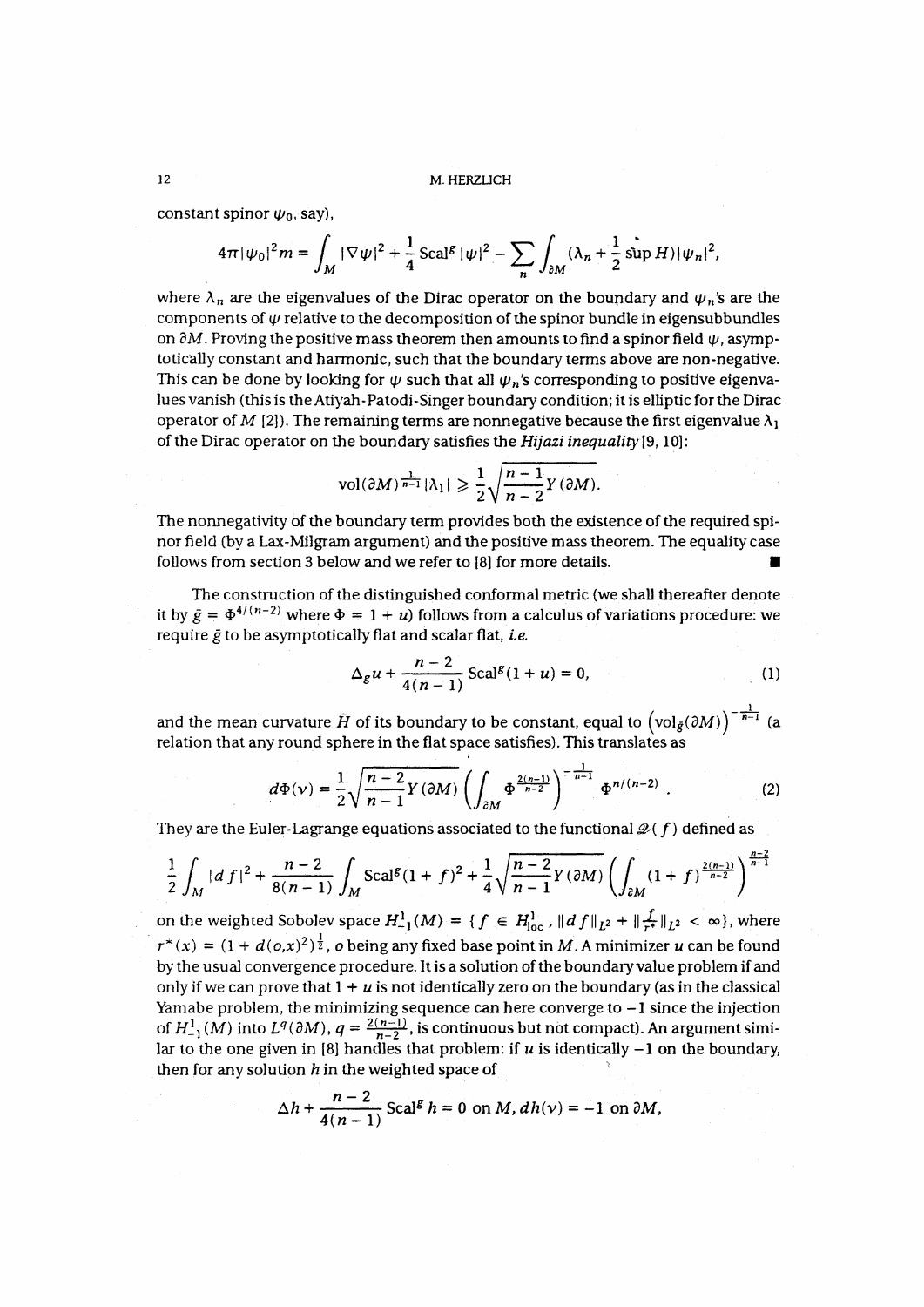we may find an  $\epsilon \neq 0$  such that  $\mathcal{Q}(u + \epsilon h) < \mathcal{Q}(u)$ , thus contradicting the minimal property of  $u$ . Once this is done, the maximum principle shows  $1 + u$  never vanishes, **neither on the boundary nor in M, hence providing us with the desired solution.** 

*End oftheproofofTheorem 1.1.* **From a straightforward computation which we leave** to the reader, one gets that  $m(g) - m(\bar{g}) = \frac{n-1}{2\pi(n-2)} \mathcal{Q}(u)$ . We shall now prove:

$$
\min \mathscr{Q} \geqslant \frac{\mathscr{I}(\partial M)}{2 + 4\left(\sqrt{\frac{n-2}{n-1}}Y(\partial M)\right)^{-1}\mathscr{I}(\partial M)} \text{vol}_{g}(\partial M)^{\frac{n-2}{n-1}}.
$$

Indeed, suppose inf  $\mathcal{D} \le \eta \text{vol}_g(\partial M)^{\frac{n-2}{n-1}}$  where  $\eta$  is a small positive constant. We shall now prove that *n* cannot be smaller than an expression involving the Sobolev ratio  $\mathcal{I}$ . **From the assumption and Hölder's inequality, we can find** *u* **such that**

$$
\frac{1}{2}\int_M |du|^2 + \frac{1}{4}\sqrt{\frac{n-2}{n-1}Y(\partial M)} \operatorname{vol}_g(\partial M)^{\frac{-1}{n-1}} \left(\int_{\partial M} (1+u)^2\right) \leq \eta \operatorname{vol}_g(\partial M)^{\frac{n-2}{n-1}}
$$

As  $(1 + u)^2 \ge 1 - \frac{1}{\epsilon} + (1 - \epsilon) u^2$ , for any  $\epsilon > 0$ ,

$$
\frac{1}{2}\int_{M} |du|^{2} + \frac{1}{4}\sqrt{\frac{n-2}{n-1}}Y(\partial M)\left((1-\varepsilon^{-1})\operatorname{vol}_{g}(\partial M)^{\frac{n-2}{n-1}}\right) + \frac{1}{4}\sqrt{\frac{n-2}{n-1}}Y(\partial M)\left((1-\varepsilon)\operatorname{vol}_{g}(\partial M)^{-\frac{1}{n-1}}\int_{\partial M}u^{2}\right) \leq \eta \operatorname{vol}_{g}(\partial M)^{\frac{n-2}{n-1}}.
$$

**so that**

$$
\int_{M} |du|^{2} + \frac{1-\varepsilon}{2} \operatorname{vol}_{g}(\partial M)^{-\frac{1}{n-1}} \sqrt{\frac{n-2}{n-1}} Y(\partial M) \int_{\partial M} u^{2} \leq \left(2\eta - \frac{1}{2} \sqrt{\frac{n-2}{n-1}} Y(\partial M) \left(1 - \varepsilon^{-1}\right)\right) \operatorname{vol}_{g}(\partial M)^{\frac{n-2}{n-1}}.
$$

The left-hand side is nonnegative if  $\frac{1}{2} \sqrt{\frac{n-2}{n-1}} Y(\partial M)(\epsilon - 1) \leq \mathcal{J}(\partial M)$ , and taking the maxi**mum of the right hand side gives the required inequality. •**

#### **3. The case of equality**

**lf the mass is equal to the lower bound of the theorem, the proof of the last lemma above shows that the scalar curvature of g must vanish, for, if not the case, the quotient**

$$
\mathcal{J}(\partial M)^{-1} \left(\text{vol}(\partial M)\right)^\frac{1}{n-1} \inf_{f \in C_c^\infty} \frac{\int_M |d f|^2}{\int_{\partial M} f^2}
$$

would be strictly smaller than 1, thus contradicting the definition of  $\mathcal{I}(\partial M)$ . Moreover, **the différence between the masses equals the mass of g, yielding that the mass of** *g* **va**nishes. Equality in the positive mass theorem above implies  $(M,\tilde{g})$  is a flat (curvature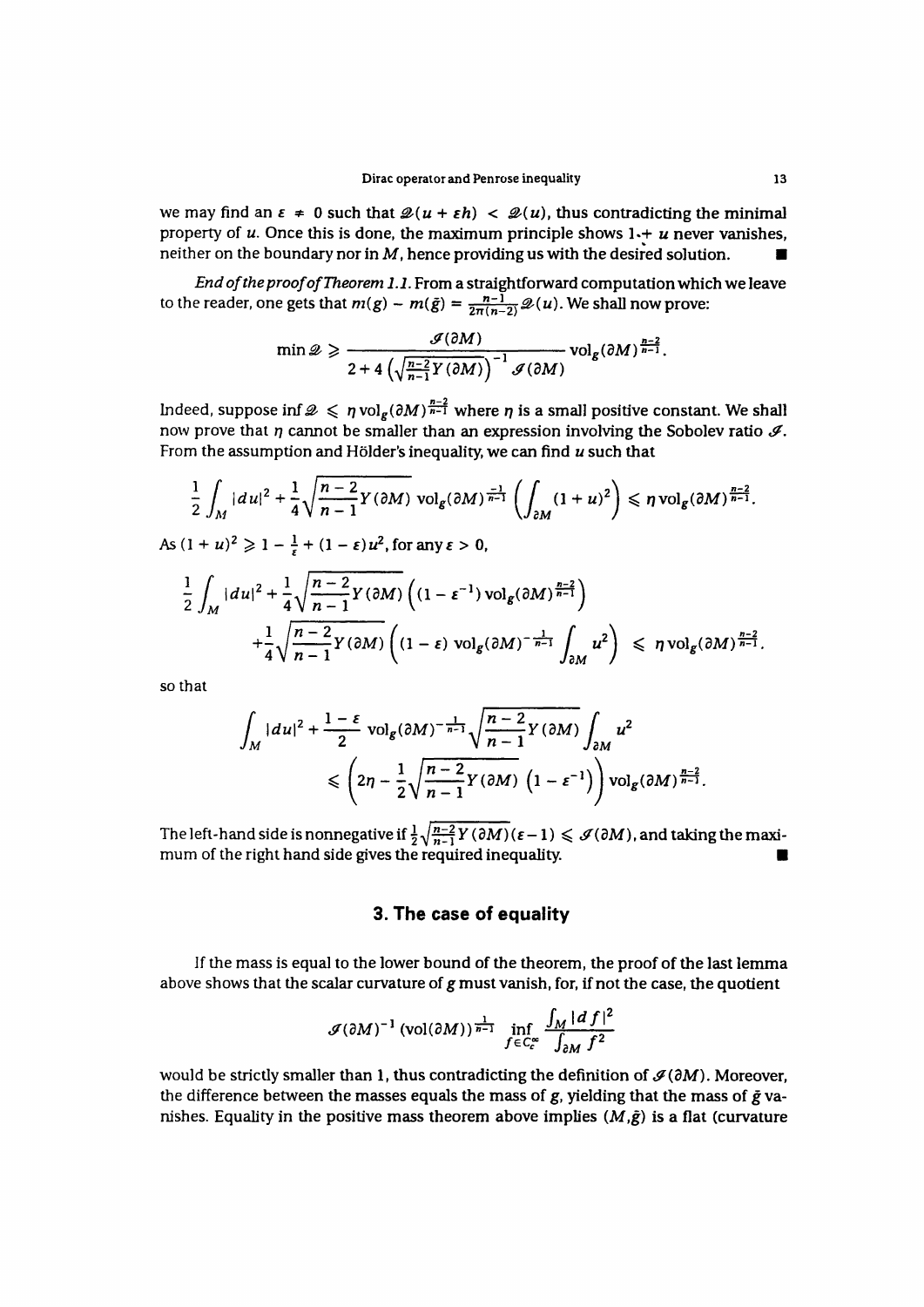**14 M.HERZLICH**

zero) manifold, its boundary has constant mean curvature

$$
\bar{H} = (\text{vol}_{\bar{g}}(\partial M))^{-\frac{1}{n-1}} \sqrt{\frac{n-1}{n-2}Y(\partial M)}
$$

and achieves the equality case in the Hijazi inequality. From [10], the induced metric on the boundary must then be Einstein with positive scalar curvature and by Obata's theorem, it is a Yamabe metric [12]. From the Gauss equation, we get

$$
\operatorname{Ric}^{\tilde{g},\tilde{c}M} = \frac{\operatorname{Scal}^{\tilde{g},\tilde{c}M}}{n-1} \tilde{g} = (\tilde{H}) \theta^{\tilde{g},\tilde{c}M} - \theta^{\tilde{g},\tilde{c}M} \circ \theta^{\tilde{g},\tilde{c}M}
$$

where  $\theta^{\tilde{g},\tilde{c}M}$  is the second fundamental form of  $\partial M$  in the metric  $\tilde{g}$ . Let  $(e_i)$  be any diagonalizing basis for  $\theta^{\xi, \delta M}$  and  $(\mu_i)$  the associated system of eigenvalues. From the Gauss équation above for the Ricci curvature, we get that

$$
\bar{H}\mu_i - \mu_i^2 = \frac{\text{Scal}^{\bar{g},\partial M}}{n-1}.
$$

**Writing** 

$$
Scal^{\bar{\mathcal{E}},\partial M}=\kappa^2(n-1)(n-2),
$$

and using the fact that  $\bar{g}$  on the boundary is Yamabe and that the mean curvature is known, we see that any eigenvalue  $\mu_i$  is a root of the polynomial

$$
X^2-(n-1)\kappa X-(n-2)\kappa^2.
$$

It has two roots,  $\kappa$  and  $(n-2)\kappa$ , hence *a priori* two possible values for the  $\mu_i$ . But the sum of the eigenvalues is the mean curvature  $\tilde{H}$  which is equal to  $\kappa(n-1)$ . This yields that the boundary is totally umbilic in  $\tilde{g}$  (all eigenvalues of the second fundamental form are equal), and the Gauss equation again shows that it has constant curvature. The boundary must then be isometric to a quotient of the round sphere.

If  $v(r)$  is the volume of distance spheres from the boundary, the Gromov-Heintze-Karcher inequality then shows that  $v(r)/r^{n-1}$  is a monotone non-increasing function which starts off at value vol(  $\mathcal{S}^{n-1}/\Gamma$ ,can) and ends at vol(  $\mathcal{S}^{n-1}$ ,can) (from asymptotic flatness). Hence Fis trivial. Gluing in a flat bail produces a complete flat manifold with zero mass. The classical positive mass theorem then implies that is is isometric to euclidean space. This enables us to conclude that M has the required topology and  $\tilde{g}$  is the euclidean metric.

Moreover, the metric g is globally conformal to  $\bar{g}$ , it has vanishing scalar curvature and the boundary is minimal, whence we get that the conformal factor  $1 + \nu$  ( $\nu$  belonging to the weighted Sobolev space) relating the metric  $g$  and the Schwarzschild-like metric (as defined in the statement of the equality case) is a solution of the boundary value problem:  $\Delta v = 0$  on M,  $dv(v) = 0$  on  $\partial M$ . This easily implies that  $v = 0$ .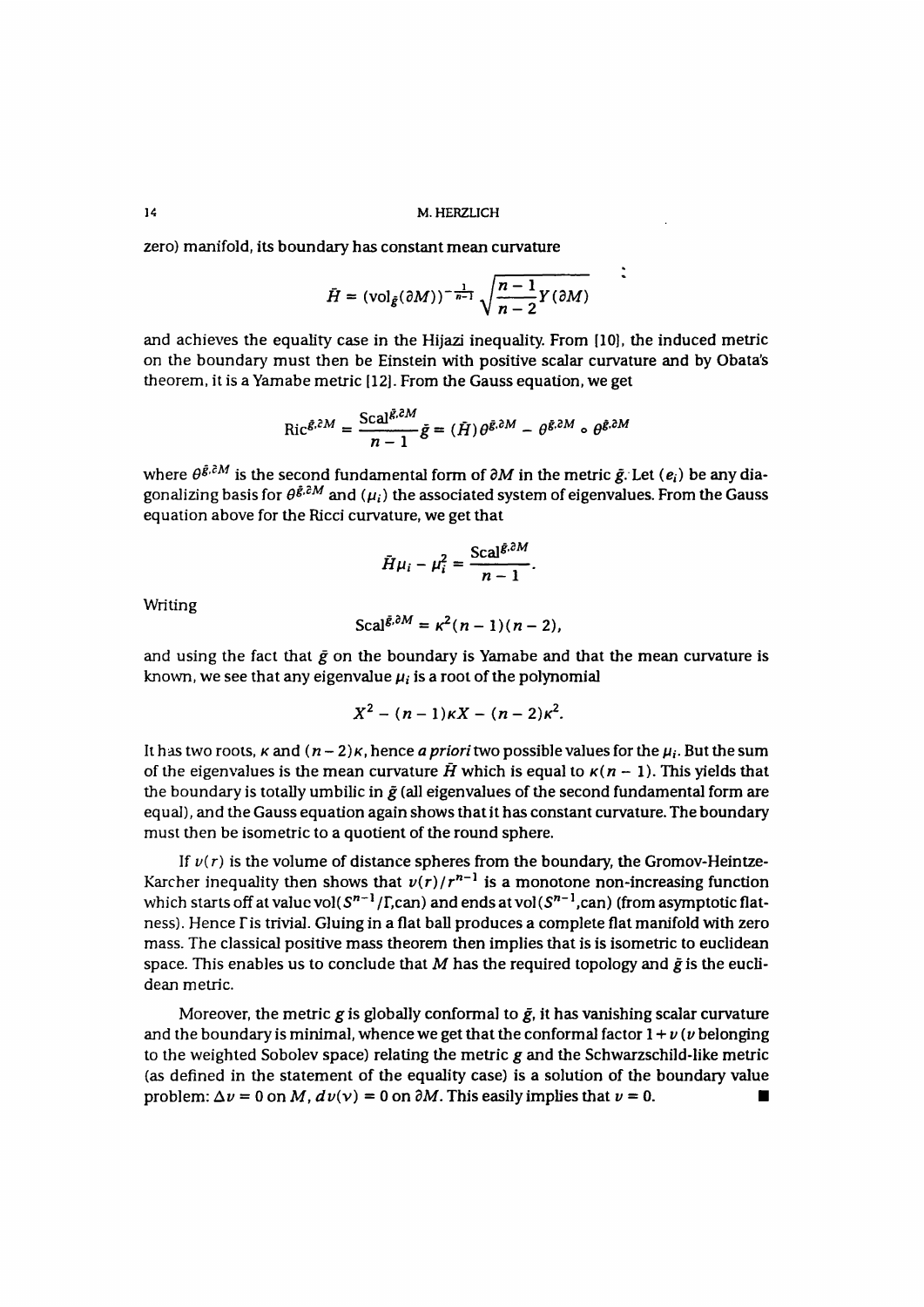#### **4. Final comments**

Our results still leave our questions partially unanswered. First, we are still lacking a complete spinorial proof of the Penrose inequality. The method used here and in 18] doesn't seem to bring anymore information when the minima] submanifold is the outermost one: P. Tod (private communication) constructed examples where *&* can be made very small while keeping mass constant. Our methods also seem to be useless when the boundary is a torus, as the Dirac operator has a non-trivial kernel there. However, work of M. Cai and G. Galloway shows that mass should also be very large in this case [6, 7J.

The appearance of the Yamabe invariant of the boundary in our result may be seen as some évidence in favor of the fact that generalization of the Penrose inequality in higher dimensions might be more complicated than expected. Dimension 3 has indeed the feature that the boundary has a much simpler geometry than in the general case. This appeared cruciallyin 18] as well as in Bray/Huisken-llmanenproofs through an essential use of the Gauss-Bonnet formula. In dimensions  $n \geq 4$ , some extra work is probably needed to gain more intuition and before stating any conjecture.

*Acknowledgement.* The author is grateful to the Grenoble geometry team for welcoming this text in the seminar volume.

#### **Références**

- **i ] ] R. ARNOWITT, S. DESER, and C. W. MISNER,** *Coordinate invariance and energy expressions in General Relativily,* Phys. Rev. **122** (1961), 997-1006.
- [2] M. F. ATIYAH, V. K. PATODI, and I. M. SINGER, Spectral asymmetry and Riemannian geometry I, Math. Proc. Camb. Phil. Soc. 77 (1975), 43-69.
- [3] R. BARTNIK, The mass of an asymptotically flat manifold, Commun. Pure. Appl. Math. 39 (1986), 661-693.
- 14] H. BRAY, *Proof of the Riemannian Penrose conjecture using the positive mass theorem*, J. Diff. Geom (2002), lo appear.
- **[5] H. BRAYand E FINSTER,** *Curvature estimâtes and the positive mass theorem,* **preprint (1998).**
- **[6] M. CAI and G. GALLOWAY,** *Least area tori and 3-manifolds of nonnegative scalar curvature,* **Math Z. 223** (1997), 387-395.
- **j 7 ] ,** *Rigidi ty of a rea m in im izing tori in 3-man ifo Idsofnon nega tive scalar cu rva ture,* **Comm. An al.** Geom. 8 (2000), 565-573.
- **18] M. HERZLICH,** *A Penrose-like inequality for the mass of Riemannian asymptotically flat manifolds,* **Com-**
- [9] O. HijAzi, A conformal lower bound for the smallest eigenvalue of the Dirac operator and Killing spinors, **19]** *O. H])AZ\, A conformai lower boundforthe smallest eigen valu e of the Dirac operato rand Killing sp inors,*
- 10] Première valeur propre de l'opérateur de Dirac et nombre de Yamabe, C. R. Acad. Sci. Paris 313. **[ ] 0] ,** *Première valeur propre de l'opérateur de Dirac et nombre de Yamabe,* **C. R. Acad. Sci. Paris 313**
- [11] G. HUISKEN and T. LLMANEN, The inverse mean curvature flow and the Riemannian Penrose inequality, J.  $Diff. Geom. (2002)$ , to appear.
- [12] M. OBATA, The conjectures on conformal transformations of Riemannian manifolds, J. Diff. Geom. 6 **[12] M. OBATA,** *The conjectures on conformai transformations of Riemannian manifolds,* **J. Diff. Geom. 6**